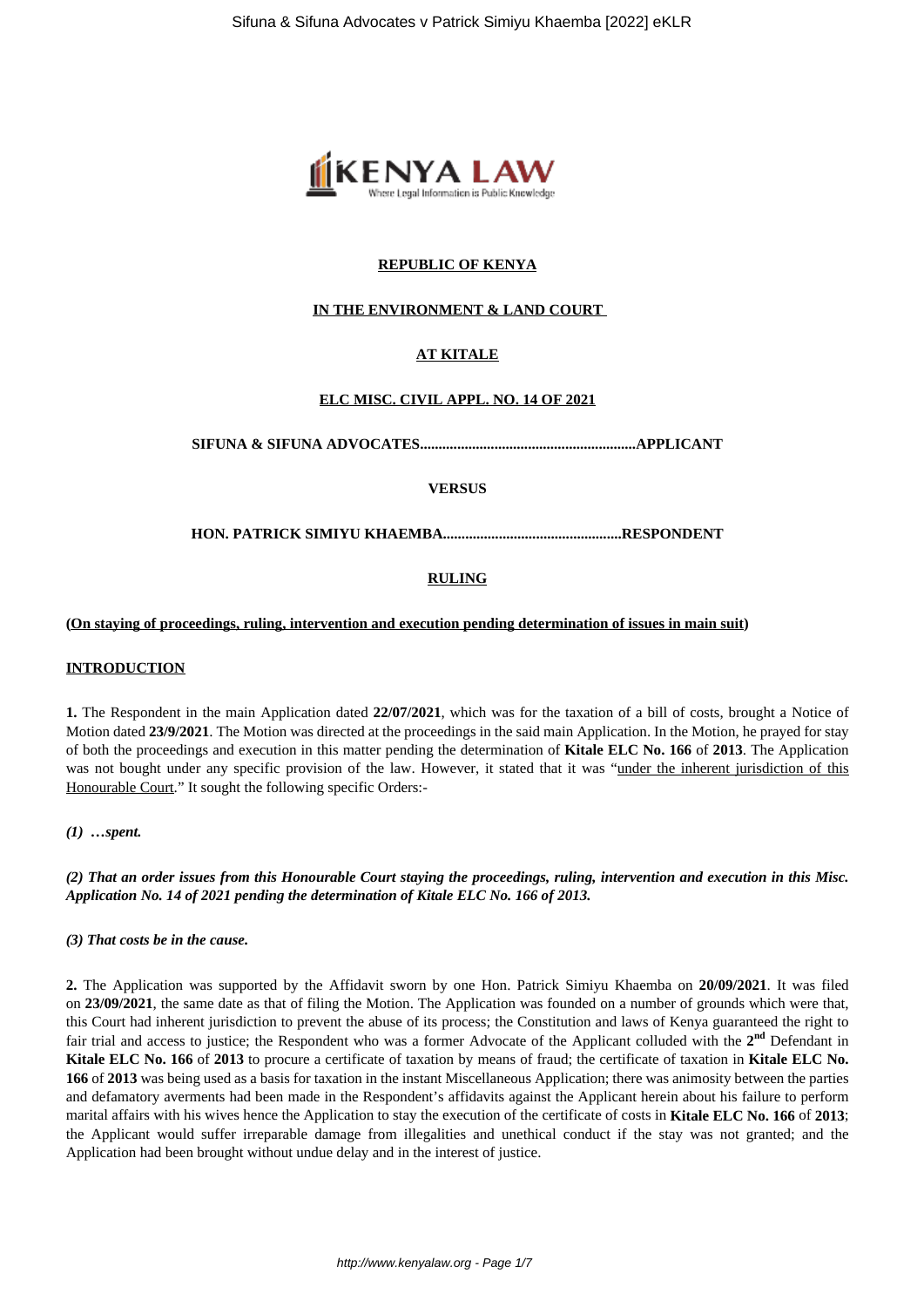# **THE APPLICATION**

**3.** As stated in **paragraph 2** above, the Application was supported by the Affidavit sworn by one Hon. Patrick Simiyu Khaemba on **20/09/2021**. In it he reiterated the grounds in support of the Application. At **paragraph 6** he deponed that the Respondent herein "who is my former Advocate, colluded with the Advocate for the  $2^{nd}$  Defendant in **Kitale ELC No. 166** of 2013 to procure a certificate of taxation by means of fraud." He then repeated the fact that he had challenged the said certificate of costs in **Kitale ELC No. 166** of **2013** hence the need to stay the proceedings and execution in the instant file pending the determination of that issue in the parent file. He deponed further that in the event of the success of his prayer in **Kitale ELC No. 166** of **2013** that the Applicant (now Respondent) personally foots the costs therein because he had gone on a frolic of his own the current suit shall be baseless. He stated further that the Respondent admitted in **paragraph 38** of a Further Affidavit sworn by him in the **Kitale ELC No. 166 of 2013** that one "Diana Wabwile orchestrated the current state of affairs." He annexed and marked as **PSK 3** a copy of said Further Affidavit.

**4.** The deponent stated in **paragraph 19** of his Affidavit that it was the County (although he did not name which County Government) which instructed the Respondent to act for it in that suit, in public interest. In the next paragraph, the Applicant made deep and disturbing deposition about the Respondent being involved in dealings with his wife by providing her with comfort behind his back. He then stated that the Respondent was engaged in turning the Applicant's wife against him. *As to why parties resorted to bringing personal and private issues into a professional or Advocate-client dispute, this Court does not know but it will not inquire into it*.

**5.** Nevertheless, the Applicant deponed further that he never instructed on or consented to the submissions filed by the Respondent in the bill of costs taxed. He then turned his deposition to the length of the submissions filed in response to the taxation. He stated that they were a mere one-page document designed "to do" him "in". He stated that at no point did he ever instruct one Claire Wanyama to act for him. He then termed the Application and bill of costs herein as scandalous, an illegality and a fraud meant to be an abuse of the court process.

#### **THE RESPONSE**

**6.** The Respondent, learned counsel Prof. N. Sifuna, replied to the Application through an Affidavit he swore on **14/12/2021** and filed the following date. He deponed in paragraph **3** thereof that the Application was brought merely to delay the taxation of his Advocate-Client Bill of Costs dated **22/07/2021**. He stated that the Bill of Costs proceeded by consent of both learned counsel by way of written submissions. He stated that the suit against the 1<sup>st</sup> Defendant in **Kitale ELC No. 166** of 2013 was withdrawn by consent in **2014** while that against the **2 nd** Defendant was dismissed in **2018**. He deponed that the only outstanding issues in that suit was the taxation of costs hence granting **prayer 2** of the instant application would be a mere academic exercise.

**7.** He attacked the Application as being lay for reason of not citing any provision of law it was brought under. He then repeated that the certificate of costs in issue had neither been set aside nor appealed from. He then stated that the Advocate-Client bill of costs was not time-barred because the client-Advocate relationship between the parties in **Kitale ELC No. 166** of **2013** ended on **30/08/2021** when a Notice of Change of Advocates was filed and by it counsel took the matter over from his law firm. He denied ever committing any fraud, criminality, collusion, wrong-doing or professional impropriety. He deponed that he did not need to file long sagacious submissions in the taxation of party and party costs in **Kitale ELC 166** of **2013**. He deponed that the Application dated **30/08/2021** in **Kitale ELC No. 166** of **2013** was not a reference to the taxation that gave rise to the certificate of costs in issue in the instant Application.

**8.** At paragraph **17** he deponed that the proper way to challenge a taxation of a bill of costs was by reference and not review under **Section 80** of **Civil Procedure Act** and **Order 45** of the **Civil Procedure Rules**. He stated again that in **Kitale ELC No. 166** of **2013** the Applicant had complained about the **two** Defendants therein. He attached to his Affidavit and marked it as **Annexture NS 5** the Applicant's witness statement in that suit so as support that fact. He then stated that the Advocates for the Applicant had brought the Application out of sheer recklessness and negligence.

**9.** He deponed further that one of the Applicant's girlfriends approached him and stole his documents regarding the Applicant. He then deponed further regarding one Claire Wanyama and her involvement in the matter. He annexed to the Affidavit mobile communication between her and him on the issue he deponed to. He went on to state how on **03/09/2021** the Applicant sent the said legal officer (supposedly of the Trans-Nzoia County Government) to his office to obtain copies of pleadings relating to the **2nd**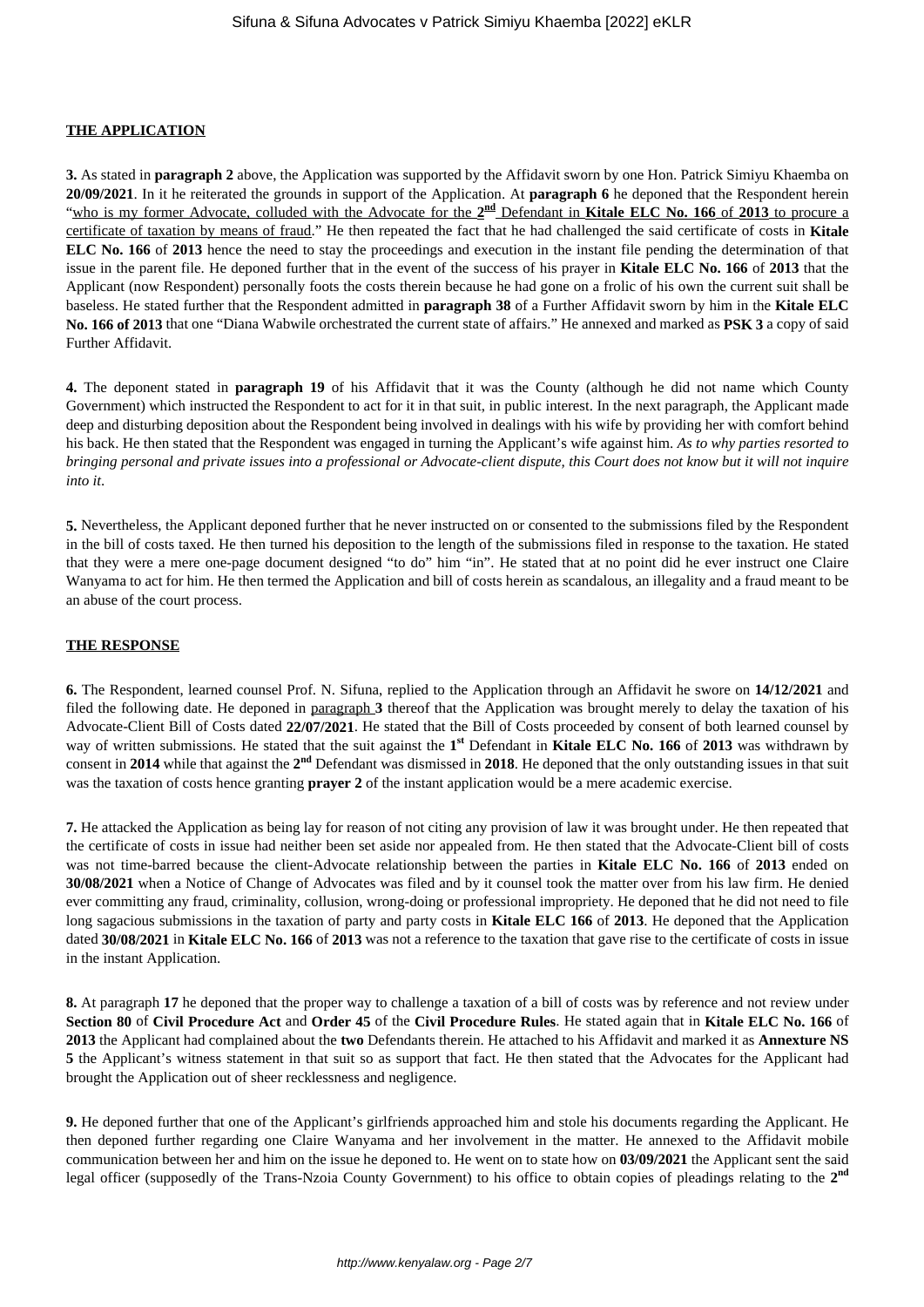Defendant's Party and Party Costs dated **21/07/2021**. He also deponed on how the Applicant had demanded **Kshs. 88,300,000/=** in relation to the pleadings and affidavits in both this matter and the **Kitale ELC No. 166** of **2013**.

### **SUBMISSIONS**

**10.** When the Application came up for consideration, the Court directed that it be disposed of by way of written submissions. The Applicant relied on his dated **05/10/2021** and filed on **08/10/2021**. On **20/12/2021** the Respondent filed his dated **17/12/2021**. On **20/12/2021** when the Application came up for mention to confirm the filing of the submissions and taking a date for ruling, learned counsel for the Applicant made an oral application to be permitted to highlight the submissions. The Application was strenuously opposed but the court summarily ruled on it. It granted each side chance to highlight its submissions briefly. They did.

### **DETERMINATION**

**11.** I have considered the written submissions by both learned counsel. I have also made due analysis of the oral submissions made on **20/12/2021**. I have carefully read the Application, its grounds and the affidavit in support thereto together with the Affidavit in response. I have also considered both statutory and case law applicable.

**12.** I note, and as stated briefly at **paragraph 4** above, that both the Applicant and Respondent herein at some point veered off the issues at hand and plunged into personal attacks on each other. They also raised irrelevant issues especially on each other's private lives and those of the other individuals not before the Court. I state that because this is not a matrimonial arena or forum where such thorns and thistles can be in issue. Thus, this Court will not venture into such issues while determining this Application. What went into the parties' and other people's private lives and involvement should not be used for whipping this Court's emotions or trying to influence its thinking otherwise than through the lenses of justice. Therefore, I steer off those murky waters of private life and frame the issues herein. I am of the view that the following are the legal and factual issues that commend to me for determination:

# *(a) Whether this Court should stay the proceedings and execution herein pending determination of Kitale ELC No. 166 of 2013.*

# *(b) Who bears the costs of this Application"*

**13.** I start by analyzing each issue separately as hereunder:

# *(a) Whether this Court should stay the proceedings and execution herein pending determination of Kitale ELC No. 166 of 2013*

**14.** In order for the Court to arrive at the conclusion on whether or not to stay the proceedings and execution herein, it had to look at whether or not there was a nexus between the instant (Miscellaneous Civil) Application No. **14** of **2021** and **Kitale ELC No. 166** of **2013**. The Court noted that the Miscellaneous Civil Application **No. 14** of **2021** was filed on **27/07/2021** vide a Notice of Motion dated **22/07/2021**. The Motion was for the taxation of the Advocate-Client Bill of Costs dated **21/07/2021**. The Bill was filed by the law firm of M/S Sifuna & Sifuna Advocates against one Hon. Patrick Simiyu Khaemba. The basis for the Application was that the said Hon. Patrick Simiyu Khaema was a former client of the firm.

**15.** An analysis of the pleadings herein shows that the Bill of Costs arose from instructions given to the Applicant (now Respondent) by one Hon. Patrick Simiyu Khaemba to act for in **Kitale ELC No. 166** of **2013**. In that matter he was the Plaintiff. The suit was between the said Hon. Patrick Simiyu Khaemb and Kenya Electricity Transmission Co. Ltd (**KETRACO**) which was the **1 st** Defendant and Kenya Power and Lighting Company Ltd the 2<sup>nd</sup>. When that matter was concluded and the law firm for the Plaintiff therein removed from the record by a Notice of Change of Advocates, the Respondent sought to tax his Advocate-Client Bill of costs against his former client. Clearly there was a nexus between the two matters. This then turns me to the instant Application.

**16.** In brief, both the oral and written submissions reiterated each party's case as given in summary above. In addition, the Applicant, one Hon. Patrick Simiyu Khaemba, submitted between **paragraphs 7** and **11** inclusive that he did not instruct "Mr. Sifuna Advocate" (*sic*) to act for him personally and that he did not instruct him to sue the **2 nd** Defendant in **Kitale ELC No. 166** of **2013**. However, he submitted that he was awarded (in that suit) **Kshs. 300,000/=** as thrown away costs as against the **1 st** Defendant. His learned counsel submitted that the consent signed by Mr. Sifuna (*sic*) that led to the award of costs against the **1 st** Defendant was illegal and without any instructions from his client and no consent was signed on behalf Hon. Patrick S. Khaemba so that he could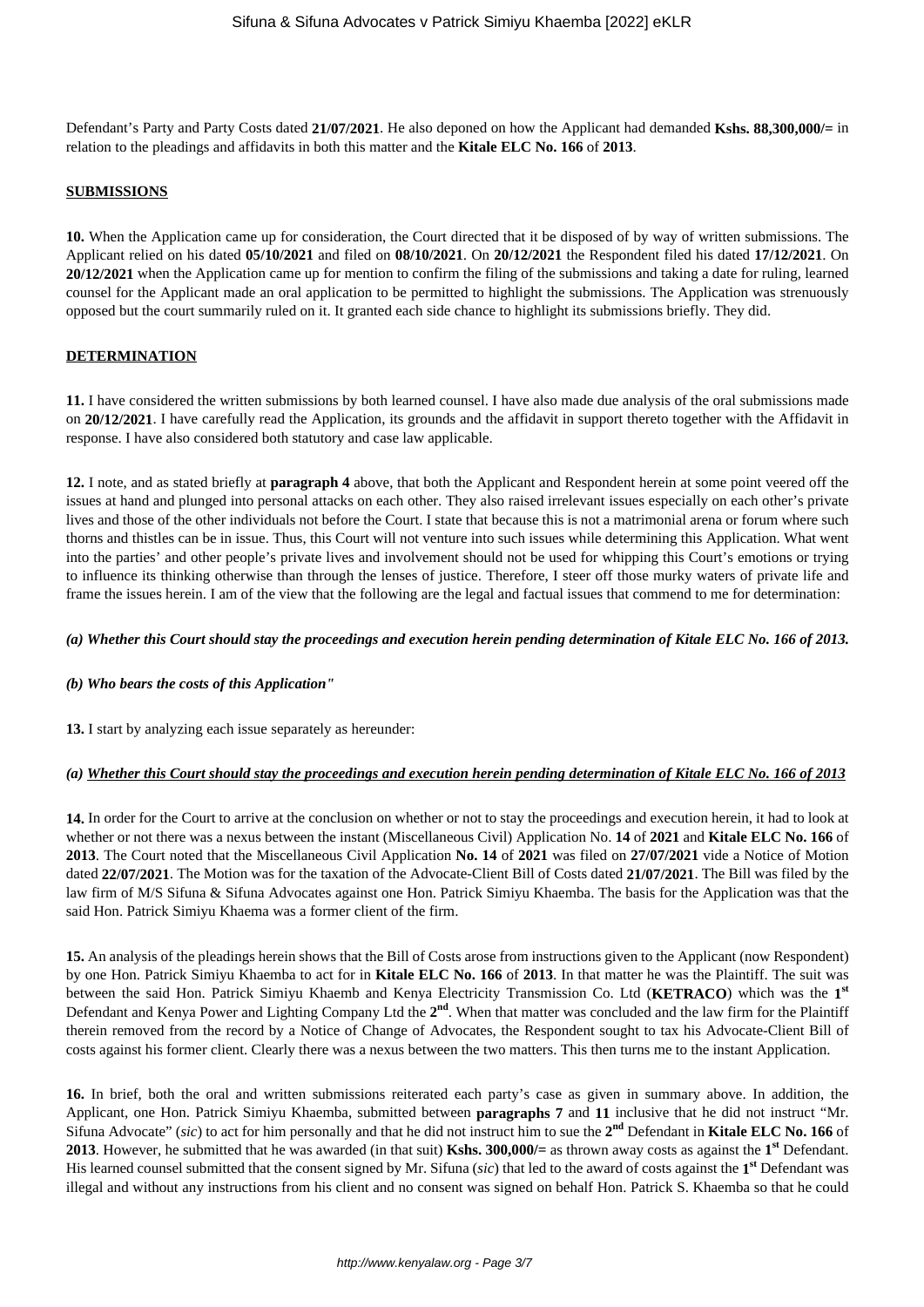be off the hook regarding the **2 nd** Defendant's costs. He further submitted at paragraph **10** that "Mr. Sifuna (*sic*) pocketed the **Kshs. 300,000/-** and more and never told Hon. Patrick Simiyu Khaemba who was his client at the time", and at paragraph **11** that having not been satisfied with the money he had been "bribed" now came to "ravenously…consume his client Hon. Patrick Simiyu Khaemba by demanding over **Kshs. 19,000,000/=.**

**17.** I have singled out above the **five (4)** paragraphs of the Applicant's submissions for the reasons I state hereafter. Up to this point in the regard to the said submissions, I point out that they are but the strangest submissions I have come across in my tenure on the Bench. I say so because, within a span of only five sentences that form them, learned counsel (or to say, the Applicant) denied severally that his client (or /he) instructed the Respondent to Act for him in **Kitale ELC No. 166** of **2013** and stated again and again that his client actually instructed the said law firm to act for him. What a set of submissions!

**18.** It appears, from the submissions and depositions by the Applicant, that with regard to the payment of the costs of **Kshs. 300,000/=** being the award in the suit against the **1 st** Defendant, Hon. Patrick S. Khaemba was a (loyal) client of the Respondent - he has no problem with that at all. It also appears that to the extent that a consent that would have absolved one Hon. Patrick S. Khaemba from the payment of costs in favour of the 2<sup>nd</sup> Defendant in the Kitale ELC No. 166 of 2013 should have been entered into by the Respondent law firm he was a client: he would have had no issue thereto. Absent of those, Hon. Patrick S. Khaemba was not a client of the Respondent law firm. This is a sad form and content of argument by the Applicant. Furthermore, I have read paragraph **38** of the Further Affidavit marked and annexed as **PSK 3** to the Affidavit sworn by Patrick Khaemba on **20/09/2021** which he alluded to. I find no admission in it by the Respondent that one Diana Wabwile brought about the issues being contested herein. All that was deponed therein was a fact that the said Diana Wabwile, then the legal officer of the (unspecified) County, went to the Respondent's offices and asked for copies of the pleadings and documents in relation to **Kitale ELC No. 166** of **2013** and she was given them to take them to her boss, the Governor, Hon. Patrick Khaemba. That has nothing to do with whether or not the said Governor gave instructions on his behalf or that of the County Government of Trans Nzoia County.

**19.** In my view by the instant Application this Court was being engaged in an academic discourse about the existence or otherwise of instructions by the said Hon. Patrick S. Khaemba while the issues were plain. From his own Affidavit sworn on **23/09/2021**, at paragraphs **6** and **22**, the said Hon. Patrick Simiyu Khaemba deponed that the Respondent was his "former Advocate" in **Kitale ELC No. 166** of 2013 and that he put "in flimsy submissions so that his friend the counsel for the 2<sup>nd</sup> Defendant could get out as much as possible from the taxation orchestrated by the Advocates for the 2<sup>nd</sup> Defendant and the Applicant who was supposed to protect my interests as his then client."

**20.** It then defeats reason and logic that the Applicant stated on oath that he employed the Respondent law firm in the matter and at the same time deny on oath the same issue. This borders on perjury. In any event, the said Hon. Patrick Simiyu Khaemba signed and dated **2/12/2013** a copy of a Witness Statement marked as **Annexture NS 5** of the Affidavit sworn by Prof. Nixon Sifuna on **14/12/2021**. In the statement, filed in **Kitale ELC 166** of **2013**, it indicates that the said Hon. Patrick S. Khaemba had issues with both **KETRACO** and Kenya Power and Lighting Company Ltd. Moreover, at **paragraphs 2** and **3** of the statement, the Applicant stated in part that the construction site which gave rise the institution of **Kitale ELC No. 166** of **2013** was then being done on land that adjoined his and only separated by barbed wire. Further, he stated that on his said farm he had a large dairy unit, and he informed the contractors that he objected to the project, and so on. He cannot approbate and reprobate!

**21.** Nowhere in the said Witness Statement did the Applicant state that he wrote it on behalf of the County Government of Trans Nzoia or that he objected to the construction on the subject parcel of land referred to in the official capacity as the Governor of the County. The issues stated therein were in relation to his person as a private individual. Moreover, **Annextures NS 6 (a)-(e)** referred to suit **Kitale ELC No. 166** of **2013** and the totality of the communication in them was to the effect of the said Applicant having instructed the Respondent to act for him in the suit. These were issues not disputed by the Applicant herein. It did not require rocket science to discern from these facts that suit No. **Kitale ELC 166** of **2013** was filed by the Respondent herein against the Defendants therein on the instructions of the Applicant herein.

**22.** This then leads to the question as to whether this Court should or should not stay the proceedings and execution herein pending the determination of **Kitale ELC. No. 166** of **2013**. In order to make that finding the Court asked itself why and whether or not the answer thereto would yield a positive result. The answer lay in an analysis of the pleadings in the instant Application. The Application was based on the grounds that a certificate of taxation of costs issued in **Kitale ELC No. 166** of **2013** on which the taxation herein was grounded had been obtained by fraud and or collusion, its validity was challenged that suit, the Applicant was not a client of the Respondent herein yet who represented the Plaintiff in **Kitale ELC No. 166** of **2013**.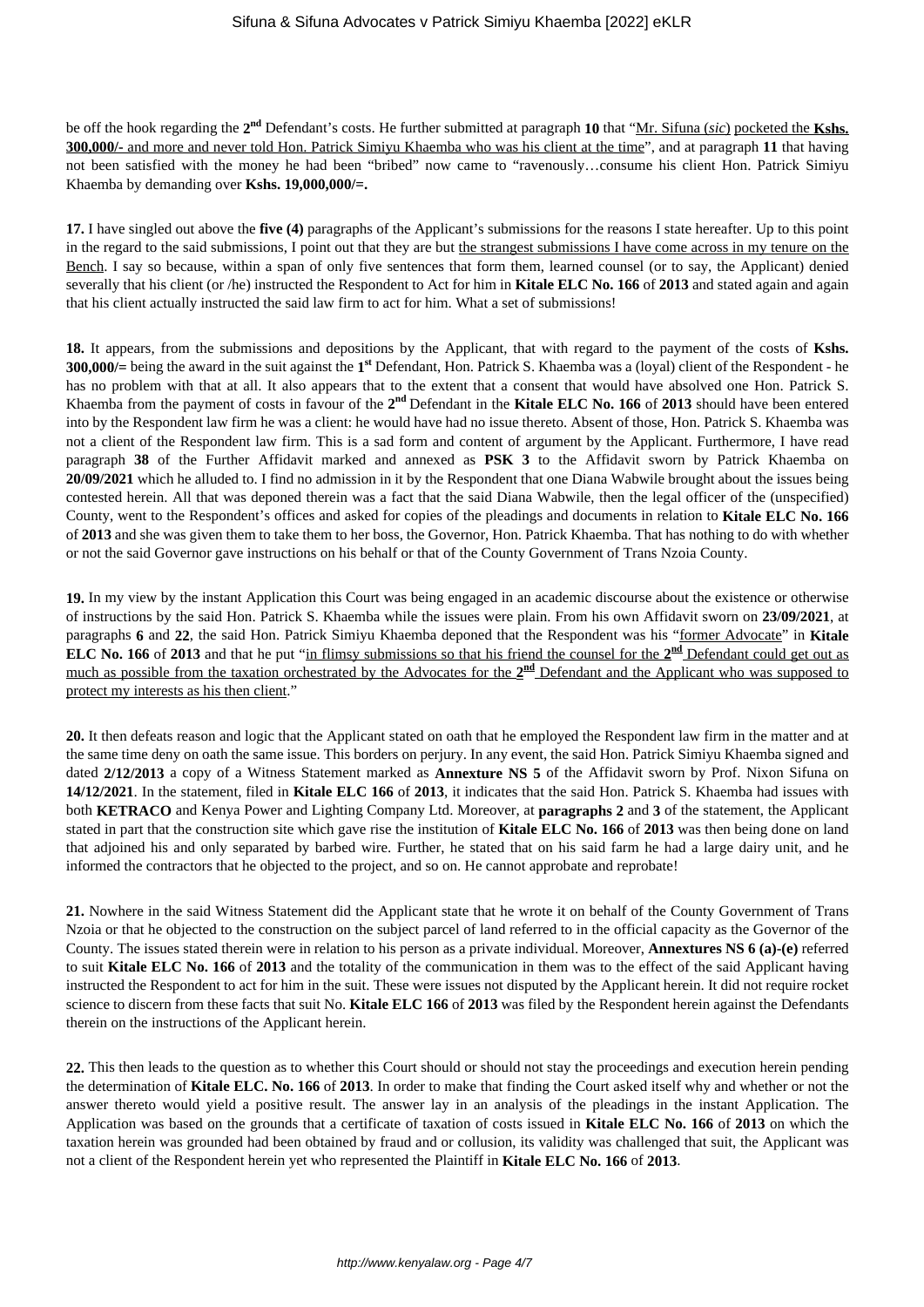**23.** In regard to the existence or otherwise of Advocate-Client relationship between the Respondent and Applicant herein respectively in **Kitale ELC No. 166** of **2013**, I already found (above) that it is beyond peradventure that it existed. I need not go over the analysis thereon once more. The relationship came to an end on **30/08/2021** when the Respondent was removed from the record in that suit by way of a Notice of Change of Advocates filed and served on him and other parties.

**24.** The remaining point to consider was whether there was any outstanding issue in **Kitale ELC No. 166** of **2013** that would warrant the prayer sought herein. The main prayer was for the court to stay proceedings and execution herein "pending the determination of **Kitale ELC No**. **166** of **2013**" (*emphasis mine*). I considered the submissions of both counsel on the issue. I also considered the status of **Kitale ELC No. 166** of **2013**. From the record in **Kitale ELC. No. 166** of **2013**, the suit against the **1 st** Defendant was determined by withdrawal by consent on **24/09/2014** through which the Plaintiff was awarded costs in the sum of **Kshs. 300,000/**=. The suit against the  $2^{nd}$  Defendant was determined by way of dismissal for want of prosecution on 18/10/2018. Although the Court did not specifically state that costs would be for the 2<sup>nd</sup> Defendant, it did not also state specifically that the dismissal was with no order as to costs or that each party would bear its own costs. In any event the order of the Court was clear as to which prayers were granted. The Court stated that **prayers 1** and **2** of the Application dated **16/10/2017** were granted as prayed.

**25.** What was **prayer 2** of the Application" The prayer was that "costs for the application be provided for and the suit be granted to the 2nd defendant." Clearly that meant that by granting the prayer, the Court was clear that the costs of the Second Defendant's suit were payable by the Plaintiff.

**26.** While it may appear to the casual reader that the Court became *functus officio* upon the consent between the **1 st** Defendant in that suit and the Plaintiff and the dismissal of the suit against the  $2<sup>nd</sup>$  Defendant therein, it is not so because the question of the interpretation on and the payment of costs therein had been called into question by the Application dated **30/08/2021**. Although obvious, as to whether or not costs were to be due from the Plaintiff, it was a matter to be determined in the parent file, that is to say, **Kitale ELC No. 166** of **2013**. It would appear to me that the Applicant herein wanted the Court to make a finding in that suit on what the Court meant on **18/10/2017** by granting prayer **2** of the Application dated **16/10/2017** which was to the effect that "the costs of the Application be provided for and the suit be granted to the second defendant" and it will do that at the right time if the relevant Application is prosecuted. This was because to make a determination of the same herein would render findings on the issues raised in the Application dated **30/08/2021** annexed to the Applicant's supporting affidavit as **PSK 2** overtaken by events. That would be where a robust discussion on payment or otherwise of costs of the suit would be.

**27.** The Court was careful to avoid that discussion. But when, during the oral submissions counsel insisted on submitting on the issue, the Court sought to know from them specifically whether they wanted it to also determine in this matter on the existence or otherwise of Advocate-Client relation in **Kitale ELC No. 166** of **2013**. That was because the issue had a bearing on whether costs or not were payable. Both counsel submitted that it was an issue that arose by necessary implication. That is why I dealt with it as above.

**28.** In regard to whether the Court became *functus officio* in all the issues in **Kitale ELC No. 166** of **2013** when the suits against the two Defendants therein came to an end, this Court was of the view that it became *functus officio* did but not in all respects. There were consequential issues that had as of necessity to be determined after the Court concluded the matter on merits. It therefore follows that such issues as to costs and execution thereof would and did ordinarily remain in the province of the Court to determine even after the merits of the case had been settled.

**29.** On this issue, I am guided by the Court of Appeal case of *Telkom Kenya Limited v John Ochanda (Suing On His Own Behalf* and on Behalf Of 996 Former Employees of Telkom Kenya Limited) [2014] eKLR. In it the Court stated that;

**"***The doctrine is not to be understood to bar any engagement by a court with a case that it has already decided or pronounced itself on. What it does bar is a merit-based decisional re-engagement with the case once final judgment has been entered and a decree thereon issued. There do therefore exist certain exceptions and these have been captured thus in JERSEY EVENING POST LTD VS AI THANI [2002] JLR 542 at 550, also cited and applied by the Supreme Court;*

*"A court is functus when it has performed all its duties in a particular case. The doctrine does not prevent the court from correcting clerical errors nor does it prevent a judicial change of mind even when a decision has been communicated to the parties. Proceedings are only fully concluded, and the court functus, when its judgment or order has been perfected. The purpose of the doctrine is to provide finality. Once proceedings are finally concluded, the court cannot review or alter its decision; any*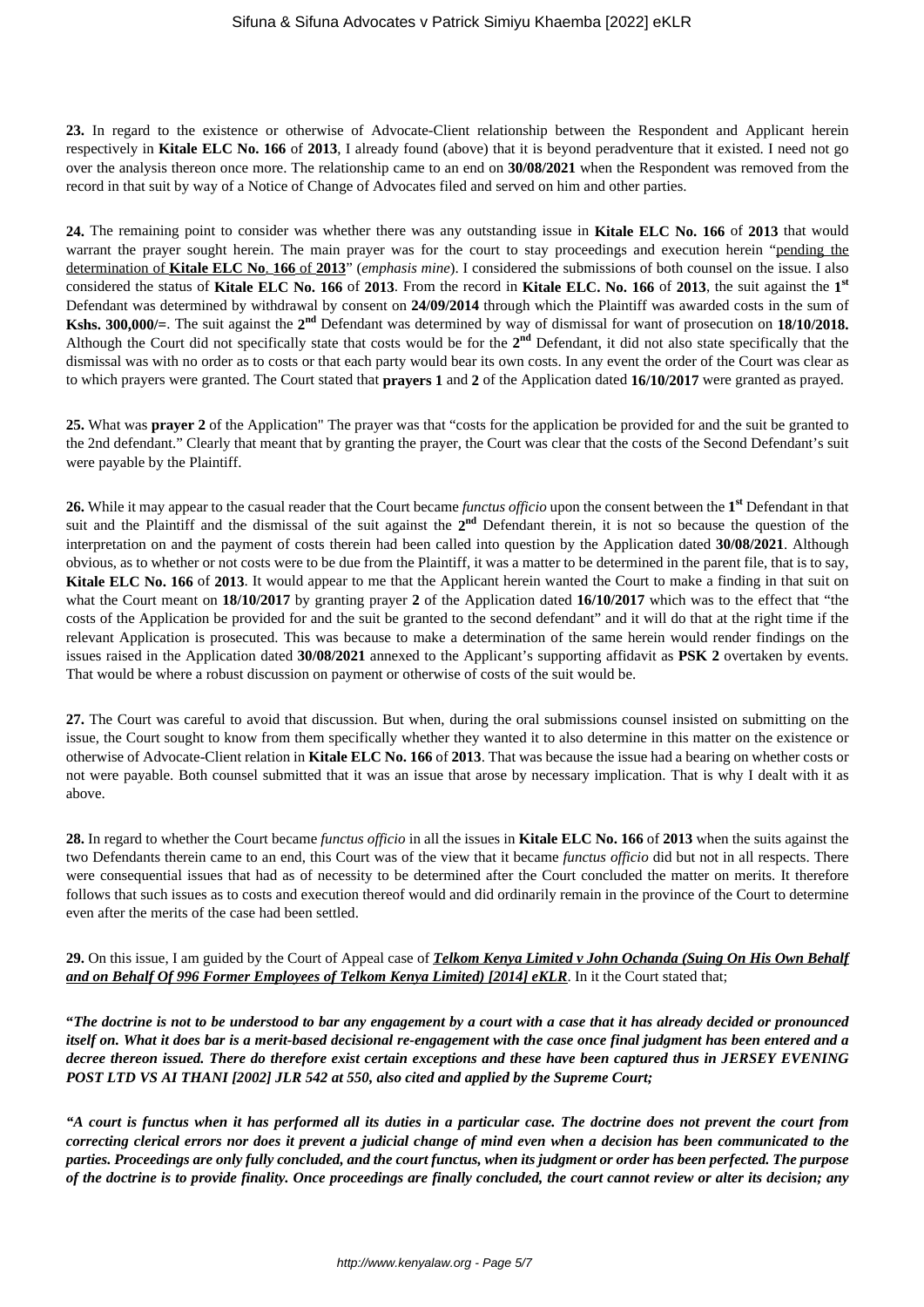*challenge to its ruling or adjudication must be taken to a higher court if that right is available.***"**

**30.** Also, I rely on *Petition 5, 4 and 3 of 2013 (Consolidated) - Raila Odinga & 5 Others v Independent Electoral and Boundaries commission & 3 Others [2013] eKLR* where the Supreme Court held "*That order has not been acted upon or perfected,… We are, therefore, satisfied, and accordingly hold, that the Court is not functus officio, and that we do have jurisdiction to entertain the proceeding before us.*"

**31.** Until perfection of all issues in a matter, the Court does not become functus officio in all of them. Thus also, the holding in the persuasive case of *Bellevue Development Company Limited v Vinayak Builders Limited & another [2014] eKLR* guides this Court. In it the Judge stated that;

**"***.....care should be taken not to inadvertently or otherwise overstretch the application of the concept of functus officio; for, in all senses of the law, it does not foreclose proceedings which are incidental to or natural consequence of the final decision of the court such as the execution proceedings including contempt of court proceedings, or any other matter on which the court could exercise supplemental jurisdiction. Therefore, in determining whether the court is functus officio one should look at the order or relief which is being sought in the case despite that judgement has already been rendered by the court".* 

**32.** It is trite law that the award of costs by courts is discretionary. But **Section 27** of the **Civil Procedure Act** makes it more obvious than not that costs will follow the event. The Applicant argued in **paragraph 19** of his Supporting Affidavit that suit that gave rise to the taxation whose certificate of costs bore the instant taxation was instituted by the County and was a public interest suit. While making the finding above on whether or not there was a nexus between this matter and **Kitale ELC No. 166** of **2013**, I noted and indicated who the parties were in the both. With due respect, the County (Government of Trans Nzoia) was not a party in the **Kitale ELC No. 166** of **2013**. It should not be dragged into the matter, especially since the matter concluded on merits. The witness Statement and a plethora of the documents given as annextures to the Replying Affidavit herein showed that the Respondent/Applicant instructed the law firm of M/S Sifuna and Sifuna Advocates, in his individual or private capacity, to act for him in **Kitale ELC No. 166** of **2013**. What remained to be made clear in that matter is whether or not party and party costs were payable as against the suit against the **2 nd** Defendant therein.

**33.** It was submitted in **paragraph 8** of the Applicant's written submissions that there was no court order that awarded costs to the **2 nd** Defendant. I stated above that **prayer 2** of the Application that dismissed the suit against the Second Defendant was granted by the Court. Even then, the law is clear regarding an award of costs. The Proviso to **Section 27** of the **Civil Procedure Act** reads as follows: "*Provided that the costs of any action, cause or other matter or issue shall follow the event unless the court or judge shall for good reason otherwise order.*" The law therefore provides that costs shall follow the event unless the Court or judge for good reason orders otherwise. By way of comparison of the record in **Kitale ELC No. 166** of **2013** and facts therein to the Proviso, when the suit against the **2 nd** Defendant was dismissed, the Court did not order that costs do not follow the event. It therefore follows that they actually followed the event: the dismissal of the suit by the Plaintiff against the **2 nd** Defendant even if it did not write down as such and even if it could have not granted **prayer 2** of the Applicant. But that was not the case: I repeat, **prayer 2** was granted. Thus, the Plaintiff cannot run away from that fact and claim collusion or fraud on that point.

**34.** Courts have stated without number that costs follow the event. And where the event has been a dismissal of a Plaintiff's suit or even abatement thereof, unless specifically otherwise stated, the Plaintiff has always been found liable. Thus, in *Re Ebuneiri Waisswa Kafuko, Kampala HCMA No. 81 of 1993 cited by Odunga J in Pet No 466 of 2014 Republic vs Kenya National Highway Authority & Others, Ex parte Kanyingi Wahome* the court held as follows:-

*"The judge in his discretion may say expressly that he makes no order as to costs and in that case each party must pay his own costs. If he does not make an order as to costs, the general rule is that he shall order that he costs follow the event except where it appears to him in the circumstances of the case some other order should be made as to the whole or any part of the costs. But he must not apply this or any other general rule in such a way as to exclude the exercise of the discretion entrusted to him and the material must exist upon which the discretion can be exercised. The discretion, like any other must be exercised judicially and the judge ought not to exercise it against the successful party except for some reason connected with the case. It is not judicial exercise of the judge's discretion to order a party who was completely successful and against whom no misconduct is even alleged to pay costs."* 

**35.** Also in the book by Richard Kuloba, *Judicial Hints on Civil Procedure*, **2nd Edition**, page **99** the learned author observes that,